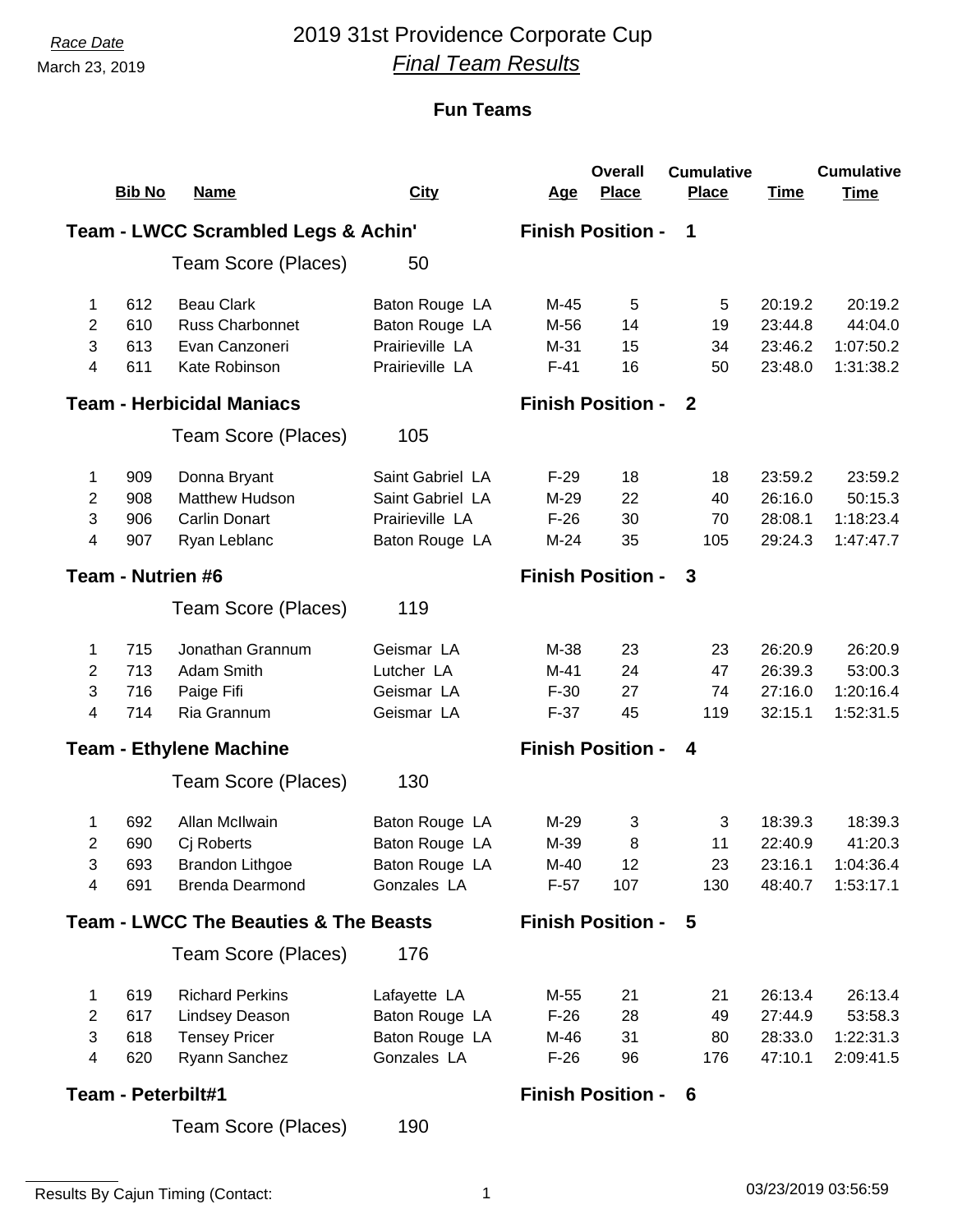# *Race Date* 2019 31st Providence Corporate Cup *Final Team Results*

### **Fun Teams**

|                | <b>Bib No</b>      | <b>Name</b>                               | <b>City</b>                 | <u>Age</u> | <b>Overall</b><br><b>Place</b> | <b>Cumulative</b><br><b>Place</b> | <b>Time</b> | <b>Cumulative</b><br><b>Time</b> |
|----------------|--------------------|-------------------------------------------|-----------------------------|------------|--------------------------------|-----------------------------------|-------------|----------------------------------|
|                |                    |                                           |                             |            |                                |                                   |             |                                  |
|                | Team - Peterbilt#1 |                                           |                             |            | <b>Finish Position -</b>       | 6                                 |             |                                  |
|                |                    | Team Score (Places)                       | 190                         |            |                                |                                   |             |                                  |
| 1              | 792                | <b>Raymond Butchert</b>                   | Baton Rouge LA              | M-38       | 39                             | 39                                | 31:17.6     | 31:17.6                          |
| $\overline{2}$ | 789                | <b>Randal Meaux</b>                       | Baton Rouge LA              | M-36       | 42                             | 81                                | 31:24.0     | 1:02:41.6                        |
| 3              | 790                | Rebecca Meaux                             | Baton Rouge LA              | $F-36$     | 54                             | 135                               | 34:31.0     | 1:37:12.7                        |
| 4              | 791                | Mark Arceneaux                            | Baton Rouge LA              | M-36       | 55                             | 190                               | 34:32.0     | 2:11:44.7                        |
|                | Team - DP5K        |                                           |                             |            | <b>Finish Position -</b>       | 7                                 |             |                                  |
|                |                    | Team Score (Places)                       | 220                         |            |                                |                                   |             |                                  |
| 1              | 491                | Abigail Erwin                             | Baton Rouge LA              | $F-23$     | 43                             | 43                                | 31:26.8     | 31:26.8                          |
| $\overline{2}$ | 489                | Mac Cangelosi                             | Baton Rouge LA              | $M-25$     | 46                             | 89                                | 32:18.3     | 1:03:45.1                        |
| 3              | 490                | Joe Chavalitlekha                         | Baton Rouge LA              | $M-26$     | 64                             | 153                               | 36:54.6     | 1:40:39.8                        |
| 4              | 488                | Mo Kazemi                                 | Baton Rouge LA              | $M-41$     | 67                             | 220                               | 37:44.6     | 2:18:24.4                        |
|                |                    | <b>Team - LUBA Workers' Comp Fun Team</b> |                             |            | <b>Finish Position -</b>       | 8                                 |             |                                  |
|                |                    | Team Score (Places)                       | 273                         |            |                                |                                   |             |                                  |
| 1              | 563                | <b>Tommy Williams</b>                     | Baton Rouge LA              | M-52       | 19                             | 19                                | 24:48.3     | 24:48.3                          |
| 2              | 565                | <b>Rob Elliott</b>                        | Baton Rouge LA              | M-34       | 32                             | 51                                | 28:38.5     | 53:26.8                          |
| 3              | 562                | Lisa Robbins                              | Baton Rouge LA              | $F-53$     | 92                             | 143                               | 45:46.2     | 1:39:13.0                        |
| 4              | 564                | <b>Christina Elliott</b>                  | Baton Rouge LA              | $F-29$     | 130                            | 273                               | 52:00.0     | 2:31:13.1                        |
|                |                    | <b>Team - Trusted Stoners</b>             |                             |            | <b>Finish Position -</b>       | 9                                 |             |                                  |
|                |                    | Team Score (Places)                       | 277                         |            |                                |                                   |             |                                  |
| 1              | 901                | David Bunch                               | <b>Greenwell Springs LA</b> | M-42       | 34                             | 34                                | 29:12.8     | 29:12.8                          |
| 2              | 902                | Mark Small                                | Baton Rouge LA              | M-34       | 49                             | 83                                | 32:47.8     | 1:02:00.6                        |
| 3              | 900                | <b>Nicole Mullins</b>                     | Denham Springs LA           | $F-38$     | 68                             | 151                               | 38:27.9     | 1:40:28.5                        |
| 4              | 899                | <b>Christopher Neyrey</b>                 | Mandeville LA               | M-47       | 126                            | 277                               | 50:23.4     | 2:30:52.0                        |
|                |                    | <b>Team - Just Forte Fun, Lets Run</b>    |                             |            | <b>Finish Position - 10</b>    |                                   |             |                                  |
|                |                    | Team Score (Places)                       | 292                         |            |                                |                                   |             |                                  |
| 1              | 419                | Kolin Robert                              | Baton Rouge LA              | $M-24$     | 60                             | 60                                | 36:03.1     | 36:03.1                          |
| $\overline{2}$ | 416                | Shane Robertson                           | Baton Rouge LA              | $M-31$     | 74                             | 134                               | 40:53.7     | 1:16:56.8                        |
| 3              | 417                | Morgan Robertson                          | Baton Rouge LA              | $F-30$     | 78                             | 212                               | 41:27.1     | 1:58:24.0                        |
| 4              | 418                | Megan Averett                             | French Settlement LA        | $F-27$     | 80                             | 292                               | 41:40.7     | 2:40:04.7                        |
|                | Team - LWCC #6     |                                           |                             |            | <b>Finish Position - 11</b>    |                                   |             |                                  |

319 Team Score (Places)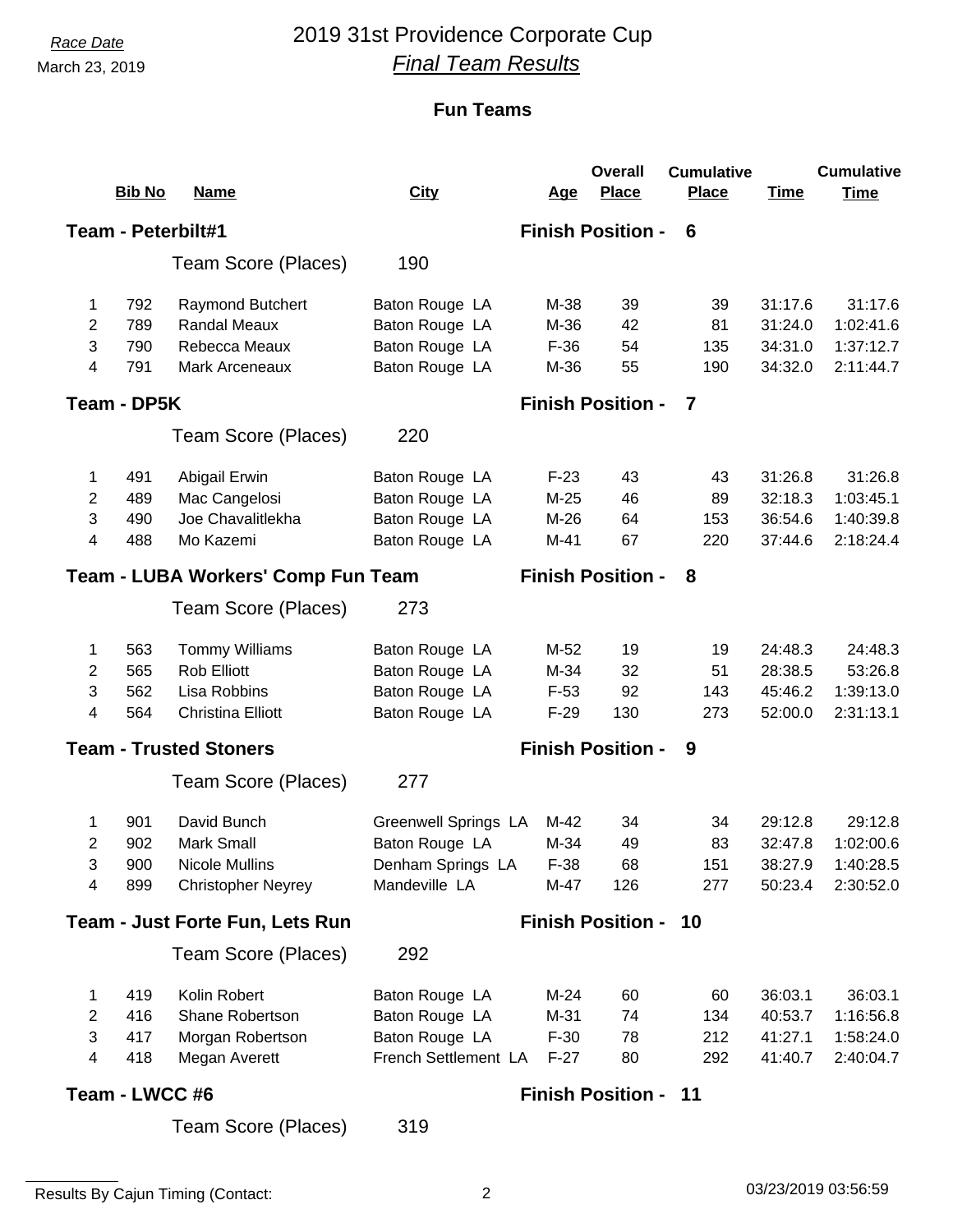# *Race Date* 2019 31st Providence Corporate Cup *Final Team Results*

|                          |                |                                 |                   |            | <b>Overall</b>              | <b>Cumulative</b> |             | <b>Cumulative</b> |
|--------------------------|----------------|---------------------------------|-------------------|------------|-----------------------------|-------------------|-------------|-------------------|
|                          | <b>Bib No</b>  | <b>Name</b>                     | <b>City</b>       | <u>Age</u> | <b>Place</b>                | <b>Place</b>      | <b>Time</b> | <b>Time</b>       |
|                          | Team - LWCC #6 |                                 |                   |            | <b>Finish Position - 11</b> |                   |             |                   |
|                          |                | Team Score (Places)             | 319               |            |                             |                   |             |                   |
| 1                        | 586            | Kyle Rickards                   | Denham Springs LA | M-30       | 25                          | 25                | 26:49.0     | 26:49.0           |
| 2                        | 588            | <b>Kitty Gauthreaux</b>         | Zachary LA        | $F-50$     | 94                          | 119               | 46:48.3     | 1:13:37.3         |
| 3                        | 587            | Donna Aucoin                    | Denham Springs LA | $F-55$     | 95                          | 214               | 46:48.8     | 2:00:26.1         |
| $\overline{\mathcal{A}}$ | 589            | Ulric Johnson                   | Baton Rouge LA    | M-62       | 105                         | 319               | 48:08.2     | 2:48:34.3         |
|                          |                | <b>Team - DNA Sprinters Too</b> |                   |            | <b>Finish Position -</b>    | - 12              |             |                   |
|                          |                | Team Score (Places)             | 320               |            |                             |                   |             |                   |
| 1                        | 262            | Dyke Nelson                     | Baton Rouge LA    | M-46       | 26                          | 26                | 27:11.9     | 27:11.9           |
| $\overline{2}$           | 264            | Winry Pugh                      | Prairieville LA   | $F - 4$    | 89                          | 115               | 45:30.6     | 1:12:42.6         |
| 3                        | 263            | Hayley Pugh                     | Prairieville LA   | $F-32$     | 90                          | 205               | 45:30.9     | 1:58:13.6         |
| 4                        | 265            | <b>Chelsy Shofner</b>           | Baton Rouge LA    | $F-35$     | 115                         | 320               | 49:32.5     | 2:47:46.1         |
|                          |                | <b>Team - Oh My Quad</b>        |                   |            | <b>Finish Position - 13</b> |                   |             |                   |
|                          |                | Team Score (Places)             | 344               |            |                             |                   |             |                   |
| 1                        | 500            | Karen Novak                     | Baton Rouge LA    | $F-39$     | 81                          | 81                | 42:18.2     | 42:18.2           |
| 2                        | 502            | Casey O'Quin                    | Baton Rouge LA    | $M-40$     | 82                          | 163               | 42:19.9     | 1:24:38.1         |
| 3                        | 503            | Keary Ragusa                    | Prairieville LA   | $F-32$     | 83                          | 246               | 42:20.5     | 2:06:58.7         |
| $\overline{4}$           | 501            | Grecia Teran                    | Baton Rouge LA    | $F-33$     | 98                          | 344               | 47:48.9     | 2:54:47.7         |
|                          | Team - LWCC #5 |                                 |                   |            | <b>Finish Position -</b>    | - 14              |             |                   |
|                          |                | Team Score (Places)             | 368               |            |                             |                   |             |                   |
| 1                        | 582            | <b>Allison Bennett</b>          | Baton Rouge LA    | $F-47$     | 66                          | 66                | 37:23.9     | 37:23.9           |
| 2                        | 584            | Robert Blackwell                | Walker LA         | M-49       | 71                          | 137               | 39:08.7     | 1:16:32.6         |
| 3                        | 583            | Jason Alleman                   | Denham Springs LA | M-50       | 102                         | 239               | 48:04.0     | 2:04:36.7         |
| 4                        | 585            | Cheri Mareno                    | Prairieville LA   | $F-56$     | 129                         | 368               | 50:51.7     | 2:55:28.5         |
|                          |                | <b>Team - DNA Sprinters</b>     |                   |            | <b>Finish Position - 15</b> |                   |             |                   |
|                          |                | Team Score (Places)             | 376               |            |                             |                   |             |                   |
| 1                        | 258            | Yingxue Wang                    | Baton Rouge LA    | $F-28$     | 65                          | 65                | 37:12.5     | 37:12.5           |
| 2                        | 261            | Chris McKee                     | Baton Rouge LA    | M-35       | 85                          | 150               | 43:32.9     | 1:20:45.5         |
| $\sqrt{3}$               | 260            | <b>Laquinton Nimox</b>          | Baton Rouge LA    | M-30       | 112                         | 262               | 49:30.9     | 2:10:16.4         |
| 4                        | 259            | Jennifer Price                  | Baton Rouge LA    | $F-32$     | 114                         | 376               | 49:32.4     | 2:59:48.9         |
|                          | Team - LWCC #3 |                                 |                   |            | <b>Finish Position - 16</b> |                   |             |                   |
|                          |                | Team Score (Places)             | 389               |            |                             |                   |             |                   |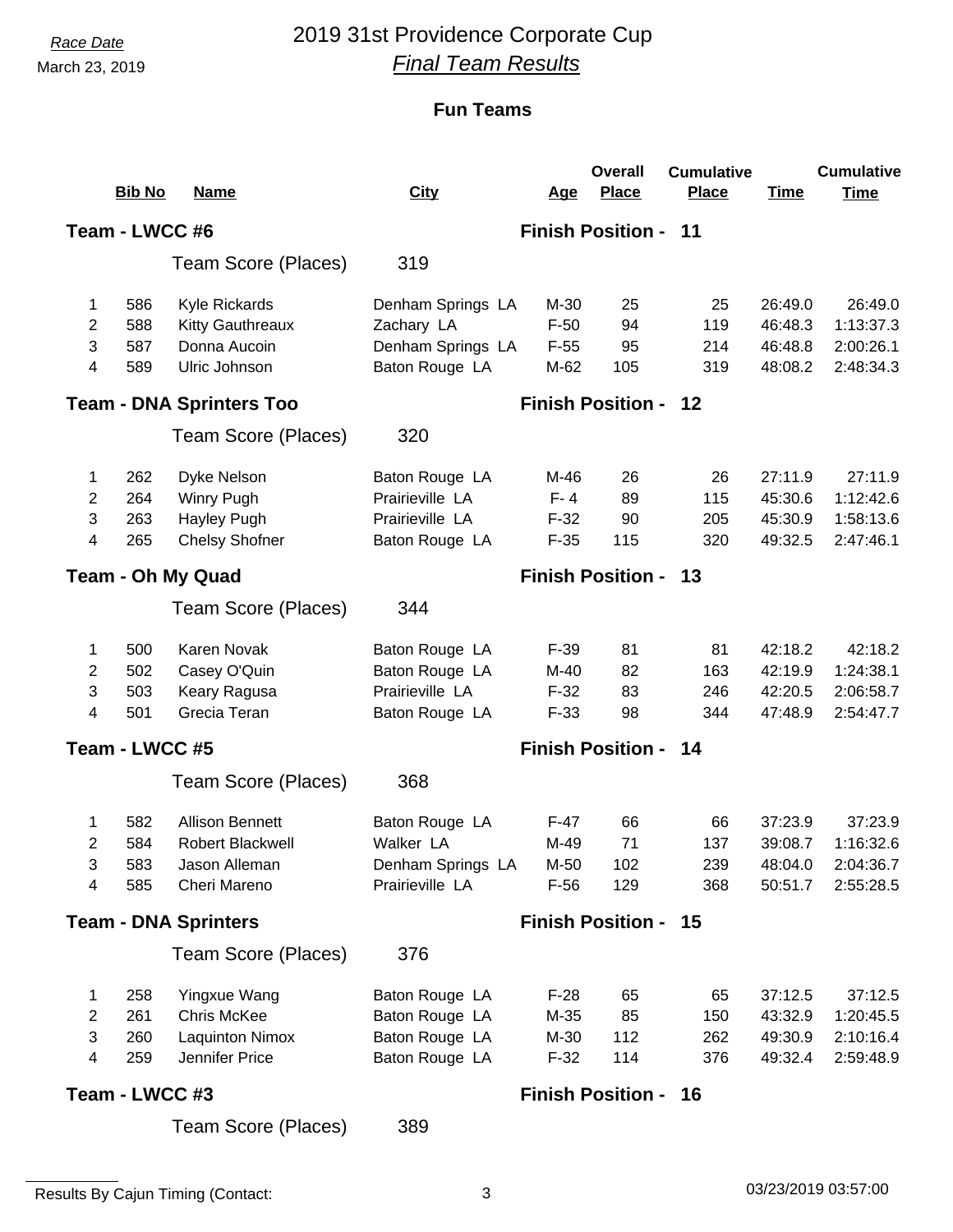# *Race Date* 2019 31st Providence Corporate Cup *Final Team Results*

### **Fun Teams**

|                                                                         |                |                                          |                   |            | <b>Overall</b>              | <b>Cumulative</b> |             | <b>Cumulative</b> |
|-------------------------------------------------------------------------|----------------|------------------------------------------|-------------------|------------|-----------------------------|-------------------|-------------|-------------------|
|                                                                         | <b>Bib No</b>  | <b>Name</b>                              | <b>City</b>       | <u>Age</u> | <b>Place</b>                | <b>Place</b>      | <b>Time</b> | <b>Time</b>       |
|                                                                         | Team - LWCC #3 |                                          |                   |            | <b>Finish Position - 16</b> |                   |             |                   |
|                                                                         |                | Team Score (Places)                      | 389               |            |                             |                   |             |                   |
| 1                                                                       | 574            | Dawn Boniol                              | Denham Springs LA | $F-42$     | 47                          | 47                | 32:28.2     | 32:28.2           |
| $\overline{2}$                                                          | 575            | Shelly Tennimon                          | Prairieville LA   | $F-49$     | 70                          | 117               | 39:08.0     | 1:11:36.2         |
| 3                                                                       | 576            | Anne Patin                               | Baton Rouge LA    | $F-44$     | 122                         | 239               | 50:01.3     | 2:01:37.5         |
| 4                                                                       | 577            | Lisa Doyle                               | Baton Rouge LA    | $F-45$     | 150                         | 389               | 57:33.6     | 2:59:11.2         |
|                                                                         |                | <b>Team - Three Beauties and a Beast</b> |                   |            | <b>Finish Position - 17</b> |                   |             |                   |
|                                                                         |                | Team Score (Places)                      | 417               |            |                             |                   |             |                   |
| 1                                                                       | 831            | <b>Taylor Stockwell</b>                  | Baton Rouge LA    | $F-14$     | 9                           | 9                 | 22:45.2     | 22:45.2           |
| $\overline{2}$                                                          | 830            | Janelle Stockwell                        | Baton Rouge LA    | $F-45$     | 111                         | 120               | 49:29.9     | 1:12:15.1         |
| 3                                                                       | 828            | <b>Charles Boudreaux</b>                 | New Roads LA      | M-74       | 144                         | 264               | 56:20.0     | 2:08:35.2         |
| 4                                                                       | 829            | Alice Boudreaux                          | New Roads LA      | $F-72$     | 153                         | 417               | 58:14.2     | 3:06:49.4         |
| <b>Team - Team Sloth</b>                                                |                |                                          |                   |            | <b>Finish Position - 18</b> |                   |             |                   |
|                                                                         |                | Team Score (Places)                      | 418               |            |                             |                   |             |                   |
| 1                                                                       | 58             | Karen Morton                             | Baton Rouge LA    | $F-56$     | 76                          | 76                | 41:07.0     | 41:07.0           |
| $\overline{2}$                                                          | 56             | Jennifer Tenney                          | Baton Rouge LA    | $F-42$     | 88                          | 164               | 45:23.2     | 1:26:30.3         |
| 3                                                                       | 57             | Mark Lineske                             | Baton Rouge LA    | M-48       | 97                          | 261               | 47:33.6     | 2:14:03.9         |
| 4                                                                       | 59             | <b>Walter Scott</b>                      | Baton Rouge LA    | M-68       | 157                         | 418               | 59:35.3     | 3:13:39.3         |
|                                                                         |                | <b>Team - LWCC Yellow Book Road</b>      |                   |            | <b>Finish Position - 19</b> |                   |             |                   |
|                                                                         |                | Team Score (Places)                      | 493               |            |                             |                   |             |                   |
| 1                                                                       | 627            | <b>Brittany Landry</b>                   | Prairieville LA   | $F-35$     | 119                         | 119               | 49:59.7     | 49:59.7           |
| 2                                                                       | 626            | Mieke Roudolfich                         | Baton Rouge LA    | $F-28$     | 120                         | 239               | 50:00.2     | 1:40:00.0         |
| 3                                                                       | 625            | Lauren Stobbs                            | Baton Rouge LA    | $F-25$     | 121                         | 360               | 50:00.3     | 2:30:00.4         |
| 4                                                                       | 628            | Phyllis Mahfouz                          | Baton Rouge LA    | $F-63$     | 133                         | 493               | 52:45.8     | 3:22:46.2         |
|                                                                         |                | <b>Team - Will Run For Beer</b>          |                   |            | <b>Finish Position - 20</b> |                   |             |                   |
|                                                                         |                | Team Score (Places)                      | 557               |            |                             |                   |             |                   |
| 1.                                                                      | 835            | <b>Mark Saniford</b>                     | Zachary LA        | M-54       | 113                         | 113               | 49:32.1     | 49:32.1           |
| $\overline{2}$                                                          | 834            | Victoria Lollar                          | Plaquemine LA     | $F-24$     | 147                         | 260               | 57:03.0     | 1:46:35.1         |
| 3                                                                       | 832            | <b>Richie Fontenot</b>                   | Plaquemine LA     | M-52       | 148                         | 408               | 57:04.2     | 2:43:39.3         |
| 4                                                                       | 833            | Donna Fontenot                           | Plaquemine LA     | $F-50$     | 149                         | 557               | 57:04.4     | 3:40:43.8         |
| <b>Team - The FUN in Dys-FUN-ctional</b><br><b>Finish Position - 21</b> |                |                                          |                   |            |                             |                   |             |                   |

565 Team Score (Places)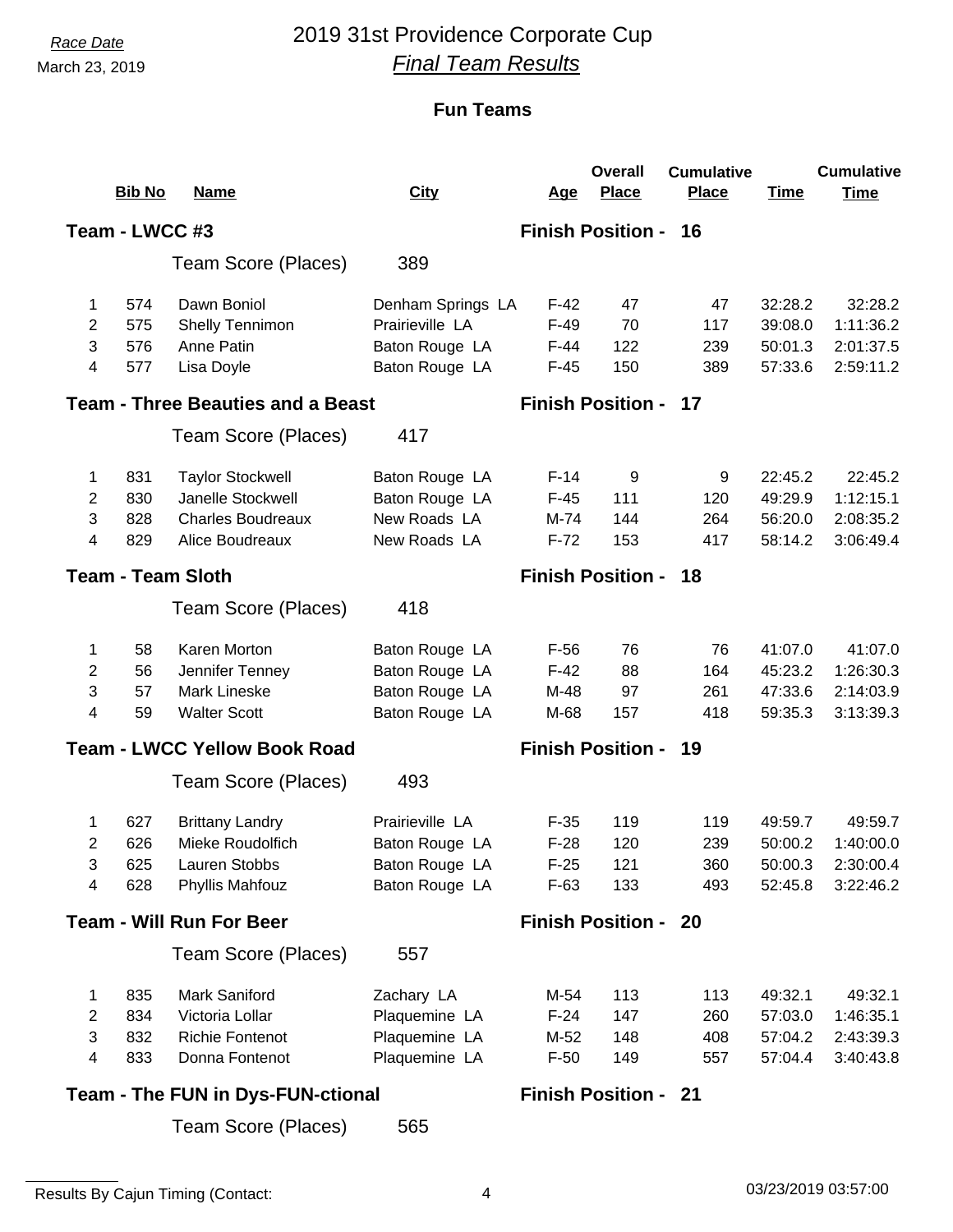# *Race Date* 2019 31st Providence Corporate Cup *Final Team Results*

|                | <b>Bib No</b> | <u>Name</u>                               | <b>City</b>                 | <u>Age</u> | <b>Overall</b><br><b>Place</b> | <b>Cumulative</b><br><b>Place</b> | <b>Time</b> | <b>Cumulative</b><br><b>Time</b> |
|----------------|---------------|-------------------------------------------|-----------------------------|------------|--------------------------------|-----------------------------------|-------------|----------------------------------|
|                |               |                                           |                             |            |                                |                                   |             |                                  |
|                |               | <b>Team - The FUN in Dys-FUN-ctional</b>  |                             |            | <b>Finish Position - 21</b>    |                                   |             |                                  |
|                |               | Team Score (Places)                       | 565                         |            |                                |                                   |             |                                  |
| 1              | 826           | Joseph Babin                              | Port Allen LA               | $M-13$     | 99                             | 99                                | 47:56.7     | 47:56.7                          |
| 2              | 827           | <b>Christina Boudreaux</b>                | Prairieville LA             | $F-36$     | 146                            | 245                               | 56:25.6     | 1:44:22.4                        |
| 3              | 825           | Jordyn Babin                              | Port Allen LA               | $F-18$     | 156                            | 401                               | 58:27.3     | 2:42:49.8                        |
| 4              | 824           | Pamela Thomisee                           | Port Allen LA               | $F-49$     | 164                            | 565                               | 1:01:50.3   | 3:44:40.1                        |
|                |               | <b>Team - Road Runners</b>                |                             |            | <b>Finish Position - 22</b>    |                                   |             |                                  |
|                |               | Team Score (Places)                       | 628                         |            |                                |                                   |             |                                  |
| 1              | 133           | <b>Yvonne Steele</b>                      | Baton Rouge LA              | $F-60$     | 142                            | 142                               | 55:14.6     | 55:14.6                          |
| $\overline{2}$ | 136           | Lauren Auzenne                            | Baton Rouge LA              | $F-15$     | 161                            | 303                               | 1:01:31.9   | 1:56:46.6                        |
| 3              | 134           | <b>Courtney McDaniel</b>                  | Baton Rouge LA              | $F-15$     | 162                            | 465                               | 1:01:34.8   | 2:58:21.4                        |
| 4              | 135           | Dymond Jones                              | Baton Rouge LA              | $F-16$     | 163                            | 628                               | 1:01:35.4   | 3:59:56.8                        |
|                |               | <b>Team - Black Lightning Superheros!</b> |                             |            | <b>Finish Position - Inc.</b>  |                                   |             |                                  |
|                |               | Team Score (Places)                       | Inc.                        |            |                                |                                   |             |                                  |
| 1              | 645           | <b>Bryce Baptiste</b>                     | Baton Rouge LA              | $M-12$     | 77                             | 77                                | 41:23.5     | 41:23.5                          |
| 2              | 646           | Tamasha Baptiste                          | Baton Rouge LA              | $F-38$     | 84                             | 161                               | 42:58.2     | 1:24:21.7                        |
| 3              | 647           | Stephen Brandy                            | Baton Rouge LA              | M-58       | 131                            | 292                               | 52:28.4     | 2:16:50.1                        |
|                | Team - BRPO 3 |                                           |                             |            | <b>Finish Position - Inc.</b>  |                                   |             |                                  |
|                |               | Team Score (Places)                       | Inc.                        |            |                                |                                   |             |                                  |
| 1              | 353           | Clarence Johnson                          | Baton Rouge LA              | M-38       | 1                              | 1                                 | 17:20.0     | 17:20.0                          |
| 2              | 352           | Reece Dunaway                             | Baton Rouge LA              | M-29       | 17                             | 18                                | 23:50.4     | 41:10.4                          |
| 3              | 354           | <b>Bailey Masterson</b>                   | Baton Rouge LA              | $F-24$     | 79                             | 97                                | 41:37.7     | 1:22:48.2                        |
|                |               | <b>Team - Ethylene Machine II</b>         |                             |            | <b>Finish Position - Inc.</b>  |                                   |             |                                  |
|                |               | Team Score (Places)                       | Inc.                        |            |                                |                                   |             |                                  |
| 1              | 694           | Michael Richard                           | Addis LA                    | M-50       | 10                             | 10                                | 23:11.3     | 23:11.3                          |
| $\mathbf{2}$   | 696           | <b>Jeff Harris</b>                        | <b>Greenwell Springs LA</b> | M-37       | 13                             | 23                                | 23:28.1     | 46:39.5                          |
| 3              | 695           | Shane Schuster                            | Gonzales LA                 | M-57       | 20                             | 43                                | 25:04.0     | 1:11:43.5                        |
|                |               | <b>Team - Good Hair Day</b>               |                             |            | <b>Finish Position - Inc.</b>  |                                   |             |                                  |
|                |               | Team Score (Places)                       | Inc.                        |            |                                |                                   |             |                                  |
| 1              | 440           | <b>Tom Gillespie</b>                      | Baton Rouge LA              | $M-28$     | $\overline{2}$                 | $\overline{2}$                    | 18:02.7     | 18:02.7                          |
| 2              | 441           | Peyton McMahon                            | Baton Rouge LA              | $M-26$     | $\overline{\mathbf{4}}$        | 6                                 | 19:17.9     | 37:20.6                          |
| 3              | 439           | Nathaniel Richard                         | Baton Rouge LA              | $M-26$     | $\overline{7}$                 | 13                                | 22:38.5     | 59:59.1                          |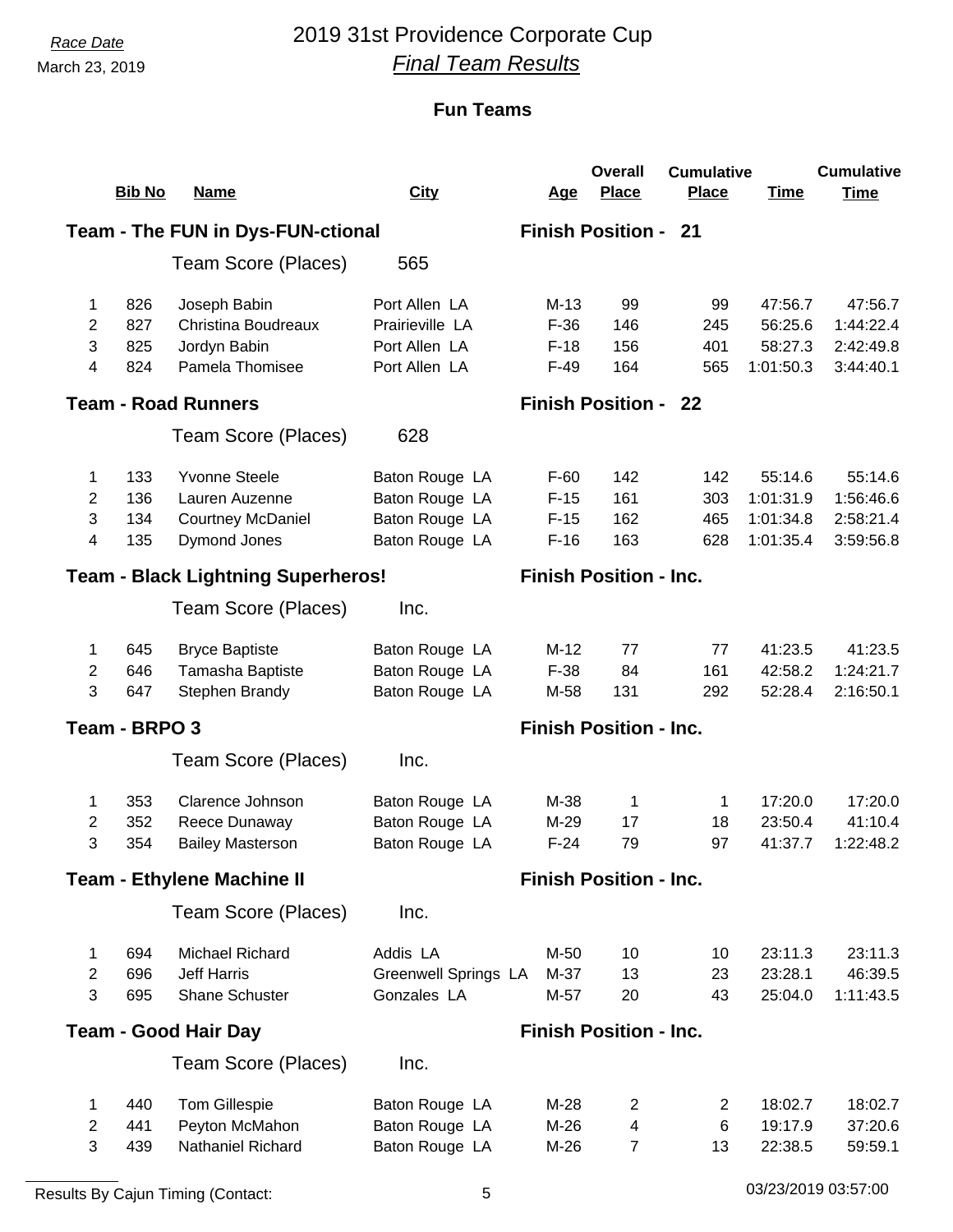# *Race Date* 2019 31st Providence Corporate Cup *Final Team Results*

|                                   |                |                                               |                 |                               | <b>Overall</b>                | <b>Cumulative</b> |             | <b>Cumulative</b> |  |
|-----------------------------------|----------------|-----------------------------------------------|-----------------|-------------------------------|-------------------------------|-------------------|-------------|-------------------|--|
|                                   | <b>Bib No</b>  | <b>Name</b>                                   | <b>City</b>     | <u>Age</u>                    | <b>Place</b>                  | <b>Place</b>      | <b>Time</b> | <b>Time</b>       |  |
|                                   |                | Team - Keogh Cox 2                            |                 |                               | <b>Finish Position - Inc.</b> |                   |             |                   |  |
|                                   |                | Team Score (Places)                           | Inc.            |                               |                               |                   |             |                   |  |
| $\mathbf{1}$                      | 540            | <b>Terri McKinney</b>                         | Baton Rouge LA  | $F-52$                        | 72                            | 72                | 39:20.3     | 39:20.3           |  |
| 2                                 | 539            | <b>Sharon Marshall</b>                        | Baton Rouge LA  | $F-71$                        | 87                            | 159               | 45:16.2     | 1:24:36.5         |  |
| 3                                 | 537            | Serena Crawford                               | Baton Rouge LA  | $F-28$                        | 109                           | 268               | 48:51.5     | 2:13:28.1         |  |
|                                   | Team - LWCC #2 |                                               |                 |                               | <b>Finish Position - Inc.</b> |                   |             |                   |  |
|                                   |                | Team Score (Places)                           | Inc.            |                               |                               |                   |             |                   |  |
| 1                                 | 573            | Wendy Chen                                    | Baton Rouge LA  | $F-55$                        | 53                            | 53                | 34:12.6     | 34:12.6           |  |
| 2                                 | 572            | Renee Poole                                   | Baton Rouge LA  | $F-27$                        | 136                           | 189               | 53:00.1     | 1:27:12.8         |  |
| 3                                 | 571            | Sheila Hill                                   | Baton Rouge LA  | $F-65$                        | 151                           | 340               | 57:44.8     | 2:24:57.7         |  |
| Team - LWCC #4                    |                |                                               |                 |                               | <b>Finish Position - Inc.</b> |                   |             |                   |  |
|                                   |                | Team Score (Places)                           | Inc.            |                               |                               |                   |             |                   |  |
| 1                                 | 581            | Jeremy Berthon                                | Baton Rouge LA  | M-42                          | 6                             | 6                 | 22:12.6     | 22:12.6           |  |
| $\overline{2}$                    | 579            | Landon Chastant                               | Baton Rouge LA  | $M-27$                        | 48                            | 54                | 32:43.2     | 54:55.9           |  |
| 3                                 | 578            | Jeff Barbera                                  | Baton Rouge LA  | M-50                          | 123                           | 177               | 50:05.0     | 1:45:00.9         |  |
| <b>Team - LWCC Bad Assets III</b> |                |                                               |                 |                               | <b>Finish Position - Inc.</b> |                   |             |                   |  |
|                                   |                | Team Score (Places)                           | Inc.            |                               |                               |                   |             |                   |  |
| 1                                 | 595            | <b>Tammy Miller</b>                           | Albany LA       | $F-48$                        | 33                            | 33                | 28:53.0     | 28:53.0           |  |
| 2                                 | 596            | Anh Vu                                        | Gonzales LA     | $F-43$                        | 59                            | 92                | 34:58.5     | 1:03:51.5         |  |
| 3                                 | 597            | <b>Terri Lafleur</b>                          | Baton Rouge LA  | $F-60$                        | 134                           | 226               | 52:46.0     | 1:56:37.5         |  |
|                                   |                | <b>Team - LWCC Run Nurses Run</b>             |                 | <b>Finish Position - Inc.</b> |                               |                   |             |                   |  |
|                                   |                | Team Score (Places)                           | Inc.            |                               |                               |                   |             |                   |  |
| $\mathbf 1$                       | 606            | <b>Kimberly Sanders</b>                       | Baton Rouge LA  | $F-53$                        | 44                            | 44                | 32:04.8     | 32:04.8           |  |
| $\overline{2}$                    | 609            | Fran Dial                                     | Baton Rouge LA  | $F-50$                        | 141                           | 185               | 54:11.3     | 1:26:16.1         |  |
| 3                                 | 607            | Vanessa Keith                                 | Prairieville LA | $F-54$                        | 143                           | 328               | 55:23.6     | 2:21:39.7         |  |
|                                   |                | <b>Team - LWCC Young &amp; The Breathless</b> |                 | <b>Finish Position - Inc.</b> |                               |                   |             |                   |  |
|                                   |                | Team Score (Places)                           | Inc.            |                               |                               |                   |             |                   |  |
| 1                                 | 629            | Jeannie Granger                               | Plaquemine LA   | $F-44$                        | 117                           | 117               | 49:41.0     | 49:41.0           |  |
| 2                                 | 630            | <b>Danielle Perkins</b>                       | Baton Rouge LA  | $F-34$                        | 124                           | 241               | 50:06.7     | 1:39:47.8         |  |
| $\mathbf{3}$                      | 632            | <b>Tracy Davis</b>                            | Baton Rouge LA  | $F-52$                        | 125                           | 366               | 50:19.2     | 2:30:07.1         |  |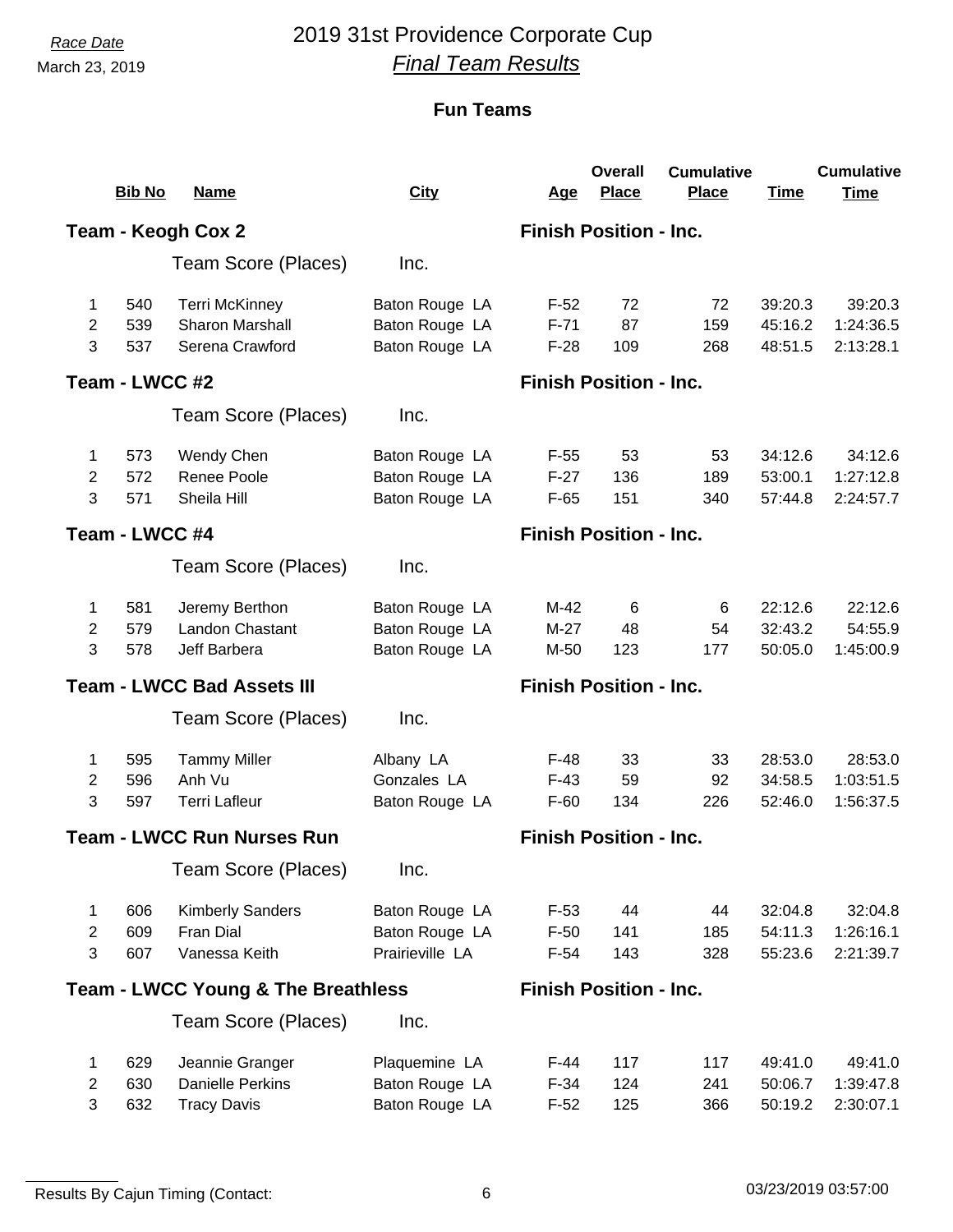# *Race Date* 2019 31st Providence Corporate Cup *Final Team Results*

|                   | <b>Bib No</b>     | <b>Name</b>                          | <b>City</b>                   | <u>Age</u>                    | <b>Overall</b><br><b>Place</b> | <b>Cumulative</b><br><b>Place</b> | <b>Time</b> | <b>Cumulative</b><br><b>Time</b> |  |
|-------------------|-------------------|--------------------------------------|-------------------------------|-------------------------------|--------------------------------|-----------------------------------|-------------|----------------------------------|--|
|                   | Team - Nutrien #3 |                                      |                               | <b>Finish Position - Inc.</b> |                                |                                   |             |                                  |  |
|                   |                   | Team Score (Places)                  | Inc.                          |                               |                                |                                   |             |                                  |  |
| 1                 | 705               | <b>Becki Shirley</b>                 | Geismar LA                    | $F-48$                        | 101                            | 101                               | 47:58.0     | 47:58.0                          |  |
| $\overline{2}$    | 702               | <b>Ryan Watts</b>                    | Geismar LA                    | $M-32$                        | 132                            | 233                               | 52:45.7     | 1:40:43.8                        |  |
| 3                 | 703               | Cecil Chapman                        | Geismar LA                    | M-48                          | 135                            | 368                               | 52:47.4     | 2:33:31.3                        |  |
| Team - Nutrien #5 |                   |                                      | <b>Finish Position - Inc.</b> |                               |                                |                                   |             |                                  |  |
|                   |                   | Team Score (Places)                  | Inc.                          |                               |                                |                                   |             |                                  |  |
| 1                 | 712               | <b>Grace Foster</b>                  | Geismar LA                    | $F - 9$                       | 152                            | 152                               | 58:10.2     | 58:10.2                          |  |
| $\overline{2}$    | 711               | Deanna Foster                        | Geismar LA                    | $F-39$                        | 154                            | 306                               | 58:14.8     | 1:56:25.0                        |  |
| 3                 | 710               | Linda Pebworth                       | Geismar LA                    | $F-64$                        | 155                            | 461                               | 58:19.3     | 2:54:44.4                        |  |
|                   |                   | <b>Team - Team Latter &amp; Blum</b> |                               |                               | <b>Finish Position - Inc.</b>  |                                   |             |                                  |  |
|                   |                   | Team Score (Places)                  | Inc.                          |                               |                                |                                   |             |                                  |  |
| 1                 | 549               | Caleb Favaloro                       | Baton Rouge LA                | $M-23$                        | 37                             | 37                                | 30:42.7     | 30:42.7                          |  |
| $\overline{2}$    | 547               | <b>Emily Mitchell</b>                | Baton Rouge LA                | $F-29$                        | 56                             | 93                                | 34:38.8     | 1:05:21.5                        |  |
| 3                 | 548               | <b>Courtney Warren</b>               | Denham Springs LA             | $F-24$                        | 100                            | 193                               | 47:56.9     | 1:53:18.5                        |  |
|                   |                   | Team - Lemoine #3                    |                               |                               | <b>Finish Position - Inc.</b>  |                                   |             |                                  |  |
|                   |                   | Team Score (Places)                  | Inc.                          |                               |                                |                                   |             |                                  |  |
| 1                 | 925               | <b>Marguerite Estes</b>              | Baton Rouge LA                | $F-51$                        | 57                             | 57                                | 34:40.3     | 34:40.3                          |  |
| $\overline{2}$    | 926               | <b>Francisca Comeaux</b>             | Plaquemine LA                 | M-32                          | 106                            | 163                               | 48:24.5     | 1:23:04.8                        |  |
| 3                 | 924               | <b>Leslie Estes</b>                  | Baton Rouge LA                | M-55                          | 138                            | 301                               | 53:36.5     | 2:16:41.4                        |  |
|                   |                   | <b>Team - BATTYBUNCH</b>             |                               |                               | <b>Finish Position - Inc.</b>  |                                   |             |                                  |  |
|                   |                   | Team Score (Places)                  | Inc.                          |                               |                                |                                   |             |                                  |  |
| 1                 | 128               | Debra Batty                          | <b>Greenwell Springs LA</b>   | F-46                          | 73                             | 73                                | 39:52.5     | 39:52.5                          |  |
| $\overline{2}$    | 127               | <b>Chris Batty</b>                   | <b>Greenwell Springs LA</b>   | M-47                          | 158                            | 231                               | 1:00:11.2   | 1:40:03.8                        |  |
|                   |                   | <b>Team - DNA Sprinters Tres</b>     |                               |                               | <b>Finish Position - Inc.</b>  |                                   |             |                                  |  |
|                   |                   | Team Score (Places)                  | Inc.                          |                               |                                |                                   |             |                                  |  |
| 1                 | 268               | Jacob Deboer                         | Baton Rouge LA                | $M-28$                        | 51                             | 51                                | 34:05.6     | 34:05.6                          |  |
| $\overline{2}$    | 269               | <b>Theresa Bartlett</b>              | Baton Rouge LA                | $F-28$                        | 52                             | 103                               | 34:10.5     | 1:08:16.1                        |  |
|                   | Team - Eco        |                                      |                               | <b>Finish Position - Inc.</b> |                                |                                   |             |                                  |  |
|                   |                   | Team Score (Places)                  | Inc.                          |                               |                                |                                   |             |                                  |  |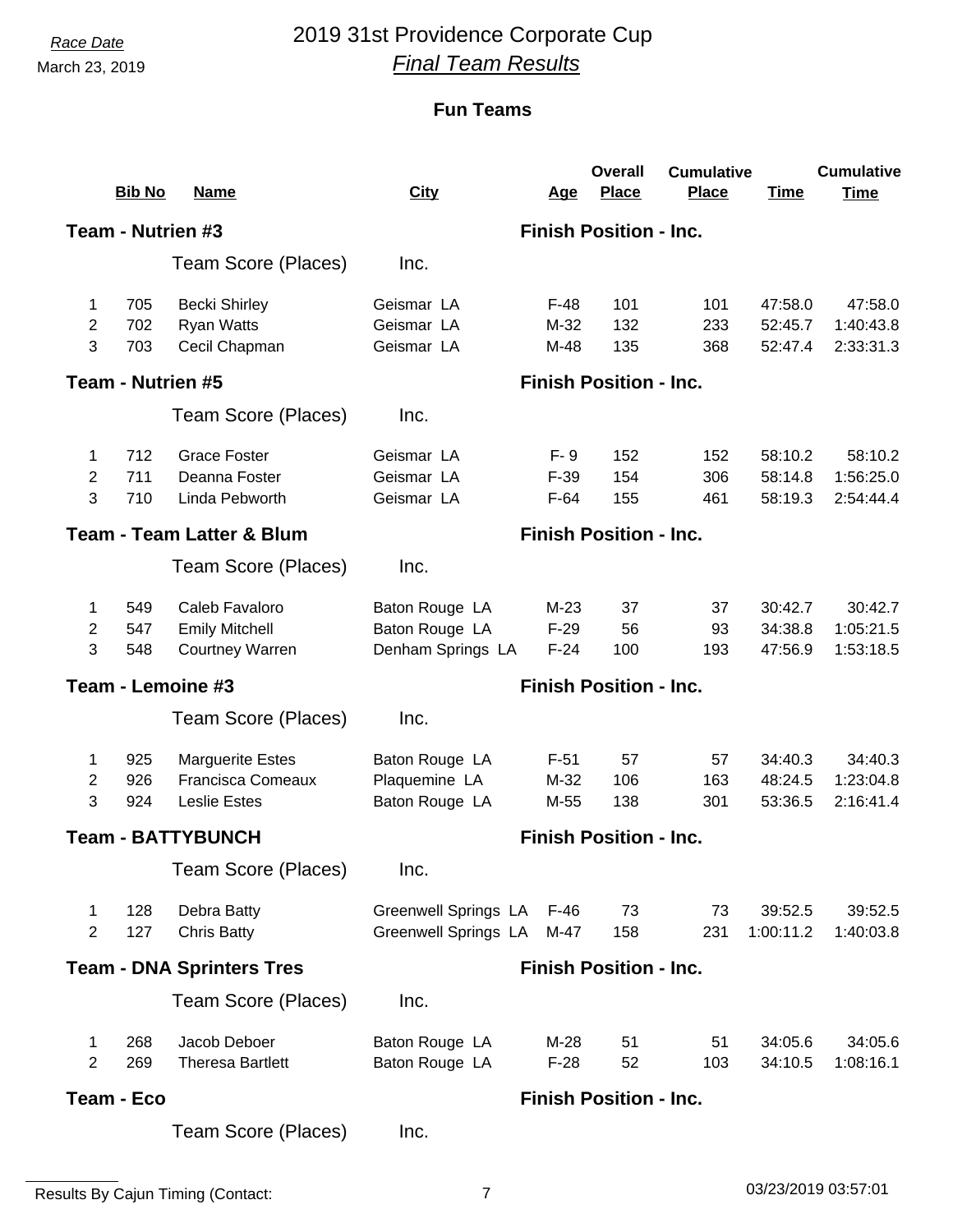## *Race Date* 2019 31st Providence Corporate Cup *Final Team Results*

|                        | <b>Bib No</b> | <b>Name</b>                                  | <b>City</b>                      | <u>Age</u>                    | <b>Overall</b><br><b>Place</b> | <b>Cumulative</b><br>Place | <b>Time</b>        | <b>Cumulative</b><br><b>Time</b> |
|------------------------|---------------|----------------------------------------------|----------------------------------|-------------------------------|--------------------------------|----------------------------|--------------------|----------------------------------|
|                        | Team - Eco    |                                              |                                  |                               | <b>Finish Position - Inc.</b>  |                            |                    |                                  |
|                        |               | Team Score (Places)                          | Inc.                             |                               |                                |                            |                    |                                  |
| 1<br>2                 | 306<br>305    | <b>Steve Calkins</b><br><b>Emily Calkins</b> | Baton Rouge LA<br>Baton Rouge LA | M-29<br>$F-24$                | 139<br>140                     | 139<br>279                 | 53:47.6<br>53:51.5 | 53:47.6<br>1:47:39.1             |
|                        |               | Team - Keogh Cox 3                           |                                  |                               | <b>Finish Position - Inc.</b>  |                            |                    |                                  |
|                        |               | Team Score (Places)                          | Inc.                             |                               |                                |                            |                    |                                  |
| 1<br>2                 | 543<br>541    | Jenny McLin<br>George Wright                 | Baton Rouge LA<br>Baton Rouge LA | $F-36$<br>M-30                | 61<br>108                      | 61<br>169                  | 36:06.5<br>48:50.2 | 36:06.5<br>1:24:56.8             |
|                        |               | <b>Team - LWCC #Lazy Daze</b>                |                                  | <b>Finish Position - Inc.</b> |                                |                            |                    |                                  |
|                        |               | Team Score (Places)                          | Inc.                             |                               |                                |                            |                    |                                  |
| $\mathbf 1$<br>2       | 593<br>590    | <b>Cindy Hollis</b><br>Lisa Huffty           | Baton Rouge LA<br>Baton Rouge LA | $F-48$<br>$F-52$              | 38<br>91                       | 38<br>129                  | 30:54.8<br>45:45.2 | 30:54.8<br>1:16:40.0             |
| <b>Team - LWCC Ded</b> |               |                                              |                                  |                               | <b>Finish Position - Inc.</b>  |                            |                    |                                  |
|                        |               | Team Score (Places)                          | Inc.                             |                               |                                |                            |                    |                                  |
| 1<br>$\overline{2}$    | 598<br>600    | <b>Kaci Reeves</b><br>Jill Leonard           | Sorrento LA<br>Baton Rouge LA    | $F-33$<br>$F-51$              | 41<br>86                       | 41<br>127                  | 31:21.4<br>44:51.7 | 31:21.4<br>1:16:13.2             |
|                        |               | <b>Team - LWCC Golden Girls</b>              | <b>Finish Position - Inc.</b>    |                               |                                |                            |                    |                                  |
|                        |               | Team Score (Places)                          | Inc.                             |                               |                                |                            |                    |                                  |
| 1<br>2                 | 602<br>604    | Sarah Howard<br><b>Janice Selders</b>        | Slaughter LA<br>Baton Rouge LA   | $F-53$<br>$F-58$              | 103<br>137                     | 103<br>240                 | 48:04.3<br>53:04.8 | 48:04.3<br>1:41:09.2             |
|                        |               | <b>Team - LWCC Scruffy Scruffers</b>         | <b>Finish Position - Inc.</b>    |                               |                                |                            |                    |                                  |
|                        |               | Team Score (Places)                          | Inc.                             |                               |                                |                            |                    |                                  |
| 1<br>$\overline{2}$    | 614<br>615    | Jeremy Omoike<br>Laurie Gautreaux            | Baton Rouge LA<br>Saint Amant LA | M-32<br>$F-51$                | 58<br>128                      | 58<br>186                  | 34:58.4<br>50:50.0 | 34:58.4<br>1:25:48.5             |
|                        |               | <b>Team - MDI or Bust</b>                    |                                  |                               | <b>Finish Position - Inc.</b>  |                            |                    |                                  |
|                        |               | Team Score (Places)                          | Inc.                             |                               |                                |                            |                    |                                  |
| 1<br>$\overline{2}$    | 132<br>131    | Jordan Davis<br>Katie Lee                    | Baton Rouge LA<br>Baton Rouge LA | M-31<br>$F-25$                | 11<br>36                       | 11<br>47                   | 23:14.9<br>29:42.6 | 23:14.9<br>52:57.5               |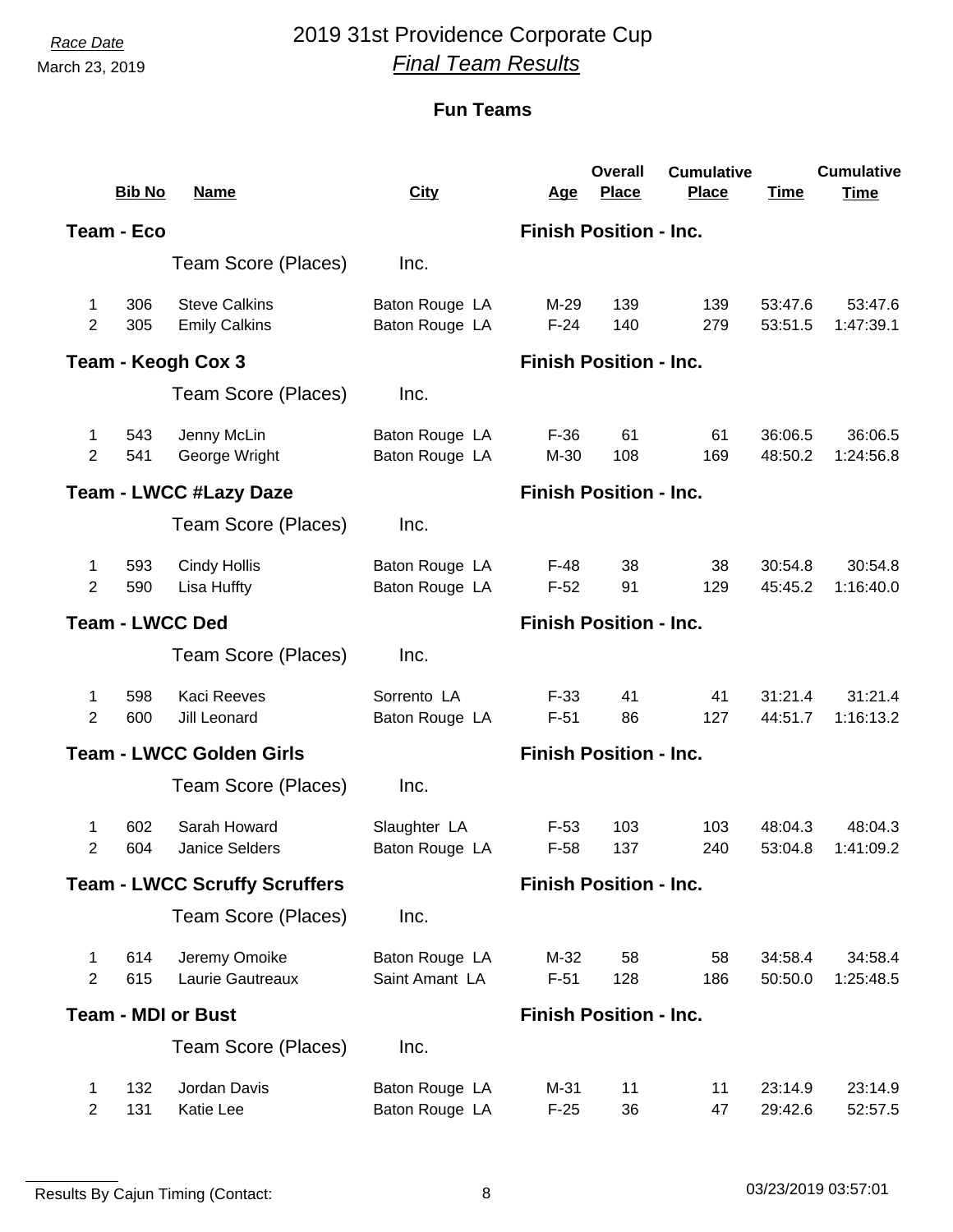# *Race Date* 2019 31st Providence Corporate Cup *Final Team Results*

|                     | <b>Bib No</b>     | <b>Name</b>                                                            | <b>City</b>                      | <u>Age</u>       | <b>Overall</b><br><b>Place</b> | <b>Cumulative</b><br>Place | <b>Time</b>            | <b>Cumulative</b><br><b>Time</b> |
|---------------------|-------------------|------------------------------------------------------------------------|----------------------------------|------------------|--------------------------------|----------------------------|------------------------|----------------------------------|
|                     | Team - Nutrien #4 |                                                                        |                                  |                  | <b>Finish Position - Inc.</b>  |                            |                        |                                  |
|                     |                   | Team Score (Places)                                                    | Inc.                             |                  |                                |                            |                        |                                  |
| 1<br>$\overline{2}$ | 708<br>706        | Doug Whitcomb<br><b>Beth Spears</b>                                    | Geismar LA<br>Geismar LA         | M-34<br>$F-43$   | 29<br>110                      | 29<br>139                  | 27:54.6<br>49:21.1     | 27:54.6<br>1:17:15.7             |
|                     | Team - Nutrien #7 |                                                                        |                                  |                  | <b>Finish Position - Inc.</b>  |                            |                        |                                  |
|                     |                   | Team Score (Places)                                                    | Inc.                             |                  |                                |                            |                        |                                  |
| 1<br>2              | 717<br>720        | Marvaer Pero<br>Evelyn Winfield                                        | Geismar LA<br>Geismar LA         | $F-53$<br>$F-44$ | 93<br>145                      | 93<br>238                  | 46:43.0<br>56:23.9     | 46:43.0<br>1:43:06.9             |
|                     | Team - Nutrien #8 |                                                                        |                                  |                  | <b>Finish Position - Inc.</b>  |                            |                        |                                  |
|                     |                   | Team Score (Places)                                                    | Inc.                             |                  |                                |                            |                        |                                  |
| 1<br>$\overline{2}$ | 722<br>721        | Jill Lasseigne<br>Jack Lasseigne                                       | Geismar LA<br>Geismar LA         | $F-54$<br>M-55   | 159<br>160                     | 159<br>319                 | 1:00:43.6<br>1:00:44.3 | 1:00:43.6<br>2:01:27.9           |
| Team - Peterbilt#2  |                   |                                                                        |                                  |                  | <b>Finish Position - Inc.</b>  |                            |                        |                                  |
|                     |                   | Team Score (Places)                                                    | Inc.                             |                  |                                |                            |                        |                                  |
| 1<br>$\overline{2}$ | 794<br>793        | <b>Chris Couty</b><br>Kevin Cutforth                                   | Baton Rouge LA<br>Baton Rouge LA | $M-43$<br>M-38   | 40<br>75                       | 40<br>115                  | 31:20.0<br>41:01.7     | 31:20.0<br>1:12:21.8             |
|                     |                   | Team - Red Shirt Running Team (I'm probably not Finish Position - Inc. |                                  |                  |                                |                            |                        |                                  |
|                     |                   | Team Score (Places)                                                    | Inc.                             |                  |                                |                            |                        |                                  |
| 1<br>2              | 815<br>813        | <b>Malorie Sitar</b><br>Suzette Alleman                                | Gonzales LA<br>Plaquemine LA     | $F-31$<br>$F-46$ | 50<br>116                      | 50<br>166                  | 33:51.8<br>49:33.1     | 33:51.8<br>1:23:25.0             |
|                     |                   | <b>Team - Big Buddy 2</b>                                              |                                  |                  | <b>Finish Position - Inc.</b>  |                            |                        |                                  |
|                     |                   | Team Score (Places)                                                    | Inc.                             |                  |                                |                            |                        |                                  |
| $\mathbf 1$         | 218               | <b>Odell Maxwell</b>                                                   | Baton Rouge LA                   | $M-28$           | 63                             | 63                         | 36:22.4                | 36:22.4                          |
|                     | Team - Eco2       |                                                                        |                                  |                  | <b>Finish Position - Inc.</b>  |                            |                        |                                  |
|                     |                   | Team Score (Places)                                                    | Inc.                             |                  |                                |                            |                        |                                  |
| 1                   | 310               | Michael Simpson                                                        | Baton Rouge LA                   | $M-19$           | 69                             | 69                         | 38:50.1                | 38:50.1                          |
|                     | Team - Eco3       |                                                                        |                                  |                  | <b>Finish Position - Inc.</b>  |                            |                        |                                  |
|                     |                   | Team Score (Places)                                                    | Inc.                             |                  |                                |                            |                        |                                  |